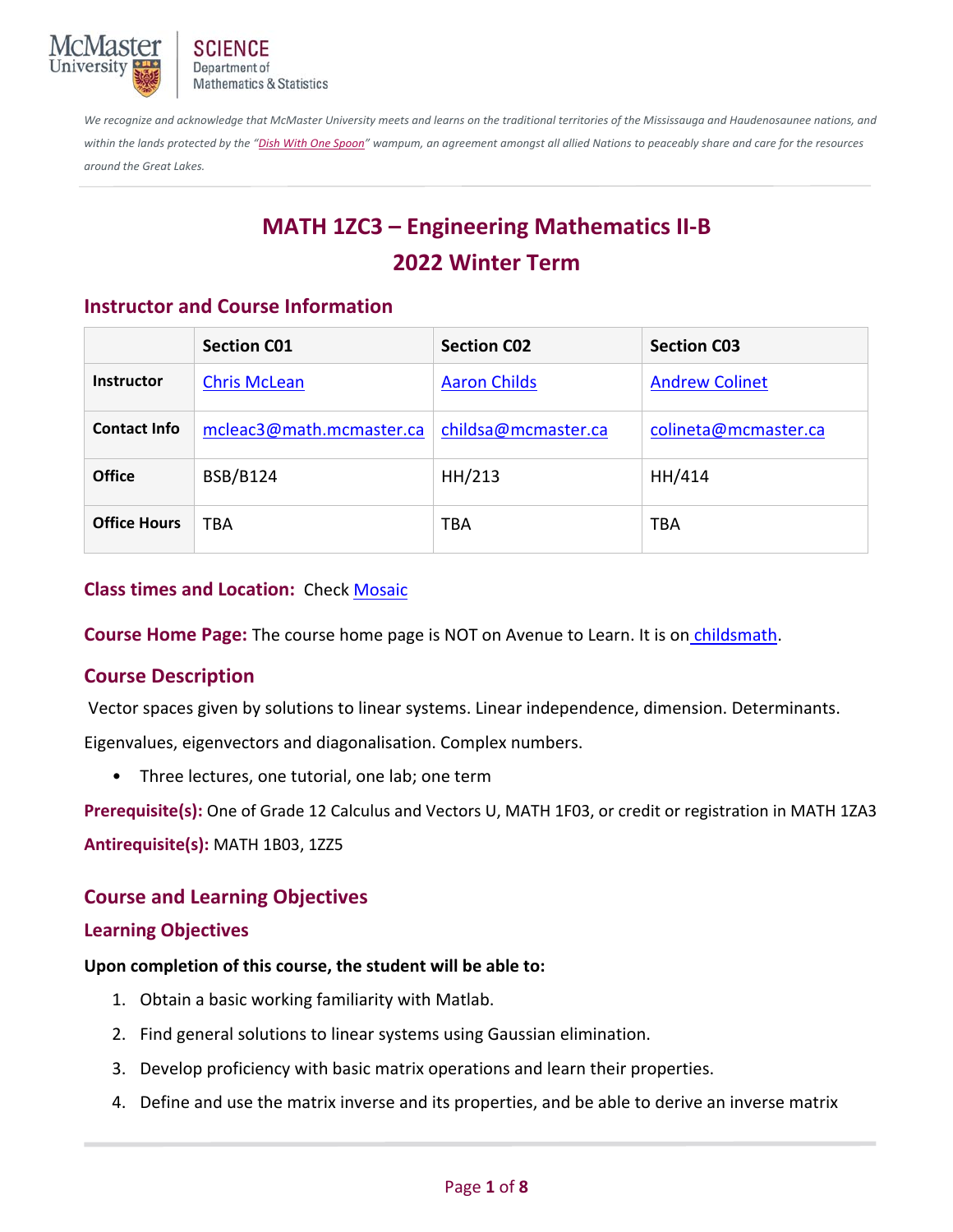- 5. Be able to work with determinants and their properties.
- 6. Develop a working knowledge of eigenvalues and eigenvectors, including their meaning and applications.
- 7. Obtain a basic familiarity with complex numbers and complex roots in rectangular and polar form
- 8. Able to calculate and apply ideas of vector multiplication and projections
- 9. Understand the concepts of abstract vector spaces and subspaces.
- 10. Be able to determine and work with independence, basis, spanning sets, and dimension.

#### **Class Activities**

A blended format will be used for the course. Required pre‐lecture videos will be available on Echo 360. Students are required to watch these pre‐lecture videos before the corresponding lecture.

#### **Required Materials/ Resources**

- **Required:** *Elementary Linear Algebra ‐ Applications Version*, 12th Edition or 11th Edition, Anton and Rorres, Wiley
- **Optional:** Student Solutions Manual for Elementary Linear Algebra ‐ Applications Version Matlab (Version 7 or later) Software
- A copy of the textbook and solutions manual are available on reserve in Thode Library.
- Course materials can be accessed through the Bookstore.

## **Virtual Course Delivery**

**To follow and participate in virtual classes it is expected that you have reliable access to the following:** 

- A computer that meets performance requirements found here.
- An internet connection that is fast enough to stream video.
- Computer accessories that enable class participation, such as a microphone, speakers and webcam when needed.

If you think that you will not be able to meet these requirements, please contact uts@mcmaster.ca as soon as you can. Please visit the Technology Resources for Students page for detailed requirements. If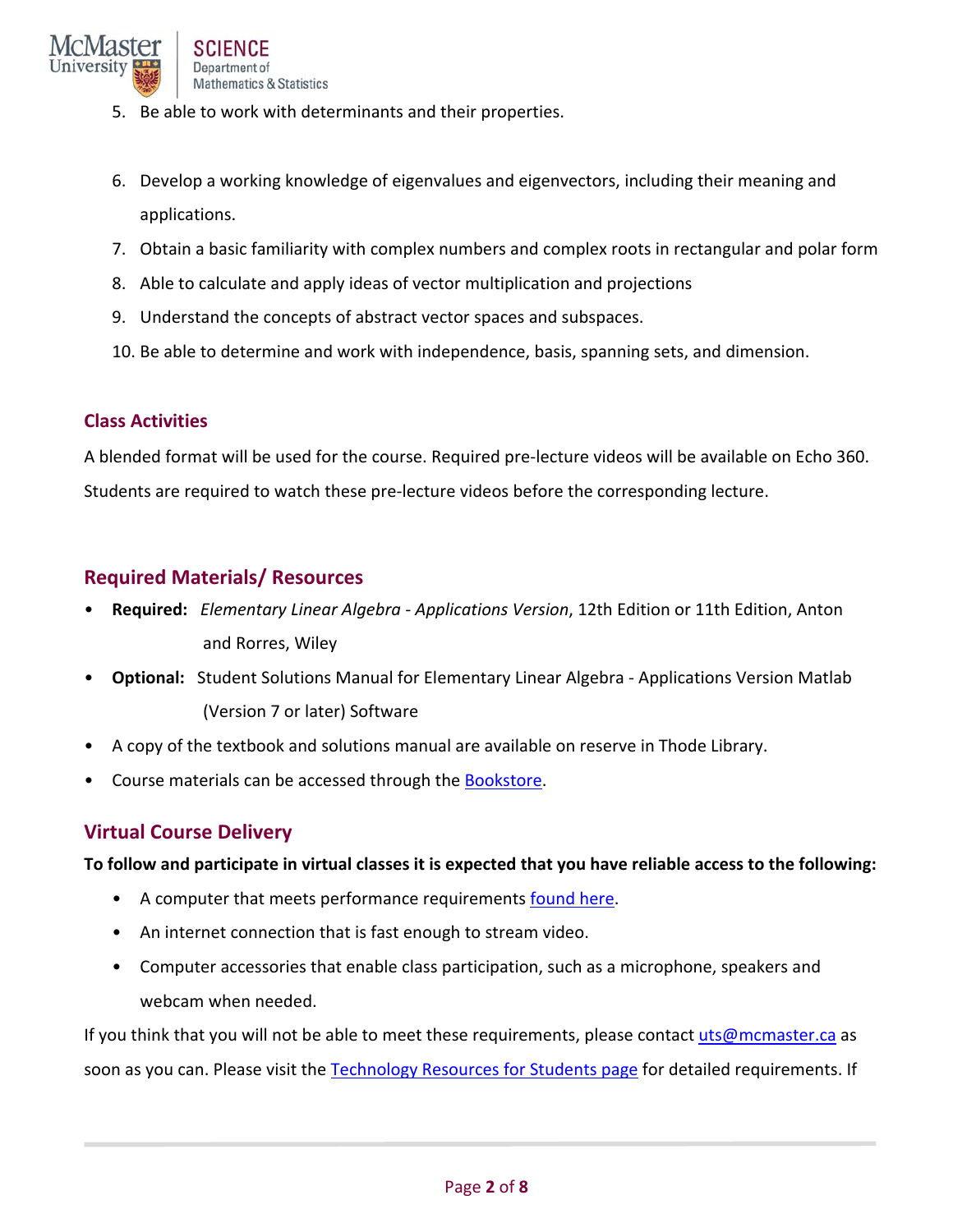you use assistive technology or believe that our platforms might be a barrier to participating, please contact Student Accessibility Services, sas@mcmaster.ca, for support.

## **Course Overview and Assessment**

#### **Material Covered**

- All sections covered in the suggested problems.
- **Major Topics:** Systems of linear equations and matrices, determinants, Euclidean vector spaces, eigenvalues and eigenvectors, complex numbers, general vector spaces, applications. Here are the learning objectives.
- **Approximate Schedule:** Systems of linear equations (2 lectures), matrices (7 lectures), determinants (3 lectures), Euclidean vector spaces (6 Lectures), eigenvalues and eigenvectors (4 lectures), complex numbers (2 lectures), general vector spaces (8 lectures), applications (4 lectures).

## **Assignment Information**

• There will be 6 online assignments. See the Important Dates for the due dates.

## **Lab Information**

- There will be 5 labs which will require the use of Matlab (Version 7 or later) or Octave. See the Important Dates for the due dates.
- You do not have to attend any scheduled lab times. But TAs will be available if you need help at the times given on the Lab Information Page.
- All information about labs is available on the Lab Information Page.

## **Test Information**

- Calculators are NOT allowed on any of the tests or exams.
- Some sample tests are available under 'Content Groups' to the left.
- Tentative Dates (subject to change):
	- o **Test #1:** Evening of Thursday February 17th
	- o **Test #2:** Evening of Tuesday March 22nd
- Check the Announcements for room and time information, and for instructions on what to do if you have a conflict with the test time.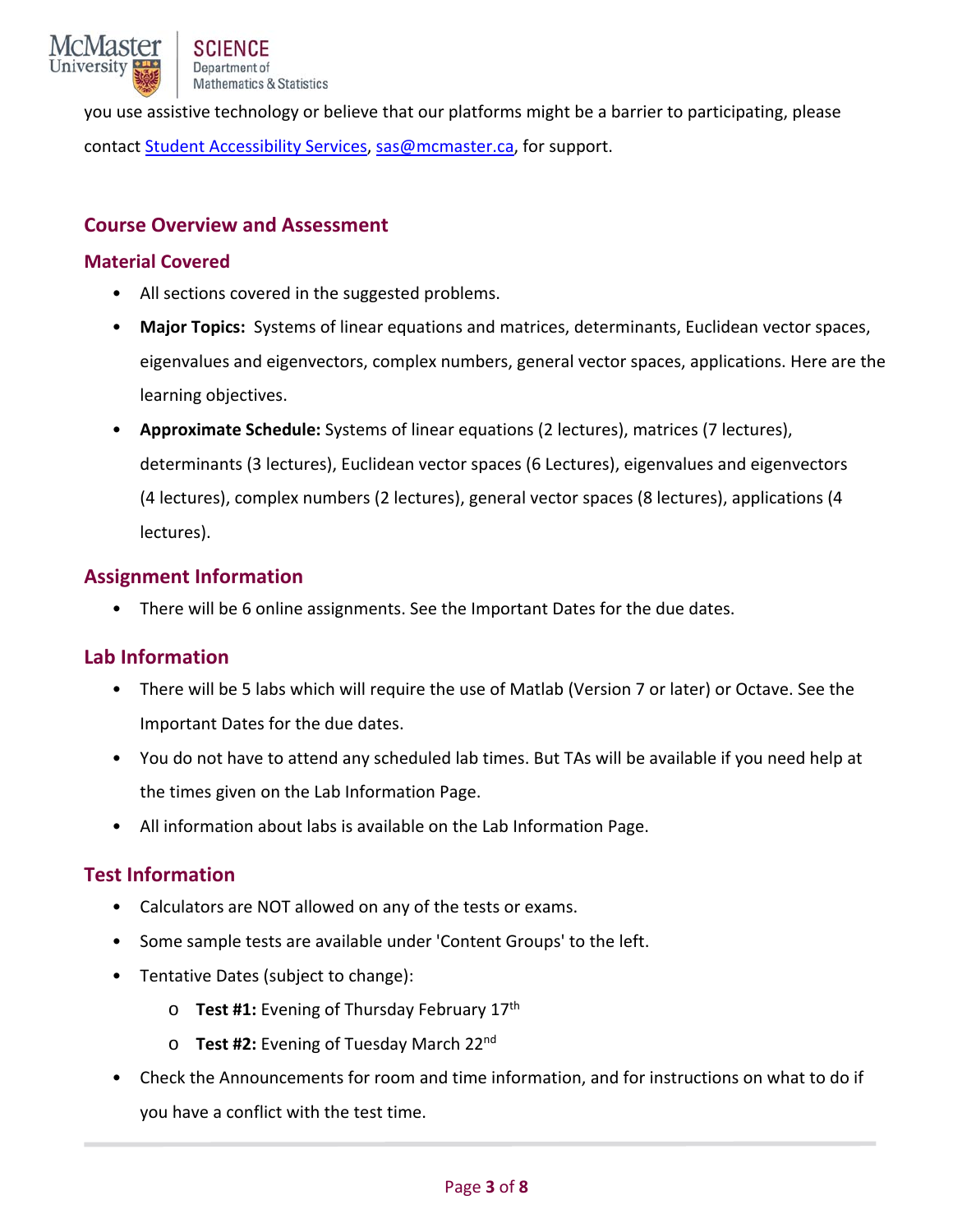

## **Evaluation**

| <b>Assessment</b> | Weight     |
|-------------------|------------|
| 6 Assignments     | - 2% each  |
| 5 Labs            | - 2% each  |
| 2 Tests           | - 19% each |
| Final Exam        | - 40%      |

- At the end of the course the grades may be adjusted, but this can only increase your grade and will be done uniformly. We will use the grade equivalence chart published in the Undergraduate Calendar to convert between percentages and letter grades.
- The instructor and university reserve the right to modify elements of the course during the term. The university may change the dates and deadlines for any or all courses in extreme circumstances. If either type of modification becomes necessary, reasonable notice and communication with the students will be given with explanation and the opportunity to comment on changes. It is the responsibility of the student to check their McMaster email and course websites weekly during the term and to note any changes.

## **Requests for Relief for Missed Academic Term Work**

McMaster Student Absence Form (MSAF): In the event of an absence for medical or other reasons, students should review and follow the Academic Regulation in the Undergraduate Calendar "Requests for Relief for Missed Academic Term Work".

#### **Course Specific Missed Work Policy**

• If you are absent from the university for a minor medical reason, lasting fewer than 3 days, you may report your absence, once per term, without documentation, using the McMaster Student Absence Form. Absences for a longer duration or for other reasons must be reported to your Faculty/Program office, with documentation, and relief from term work may not necessarily be granted. When using the MSAF, report your absence to childsa@mcmaster.ca. Please note that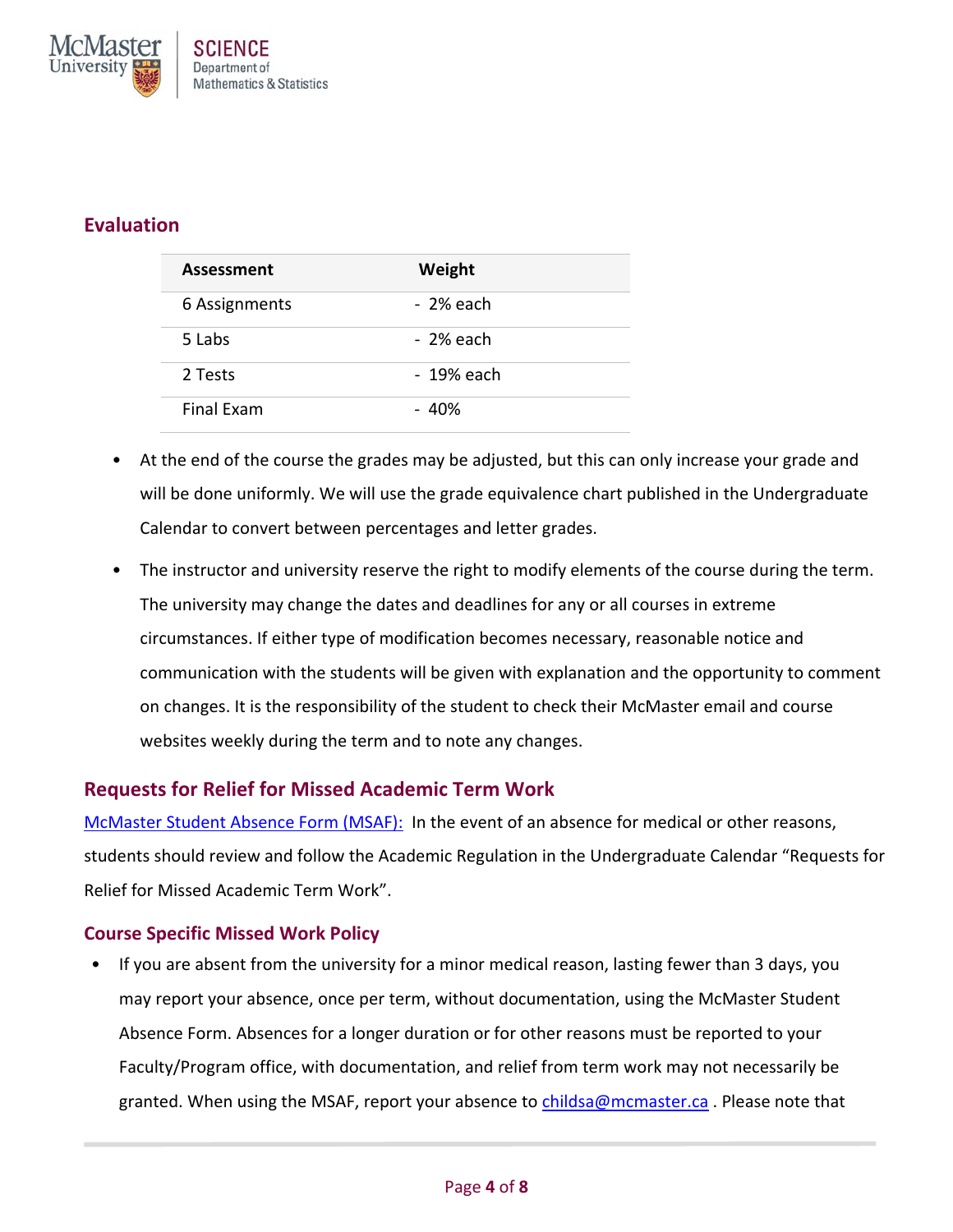the MSAF may not be used for term work worth 25% or more, nor can it be used for the final examination. For more information please review the Academic Calendar's ‐ Request for Relief for Academic term Work.

- If your MSAF form was received then the word "note" will appear in place of your mark on the marks page. This will show up within one week after you filled out the MSAF form. If you don't see the word "note" in place of your mark for the missed work one week after filling out the MSAF form, then send an email to Dr. Childs. If you do see the word "note" in place of your mark, then no follow-up is required.
- The percentage for a missed test will be added to your final exam.
- The percentage for a missed assignment or lab will be distributed among your remaining assignments or labs.

## **Academic Accommodation of Students with Disabilities**

Students with disabilities who require academic accommodation must contact Student Accessibility Services (SAS) at 905-525-9140 ext. 28652 or sas@mcmaster.ca to make arrangements with a Program Coordinator. For further information, consult McMaster University's *Academic Accommodation of Students with Disabilities* policy.

# **Academic Accommodation for Religious, Indigenous Or Spiritual Observances (Riso)**

Students requiring academic accommodation based on religious, indigenous or spiritual observances should follow the procedures set out in the RISO policy. Students should submit their request to their Faculty Office *normally within 10 working days* of the beginning of term in which they anticipate a need for accommodation or to the Registrar's Office prior to their examinations. Students should also contact their instructors as soon as possible to make alternative arrangements for classes, assignments, and tests.

# **Courses with An On‐Line Element**

*Some courses may* use on‐line elements (e.g. e‐mail, Avenue to Learn (A2L), LearnLink, web pages, capa, Moodle, ThinkingCap, etc.). Students should be aware that, when they access the electronic components of a course using these elements, private information such as first and last names, user names for the McMaster e‐mail accounts, and program affiliation may become apparent to all other students in the same course. The available information is dependent on the technology used. Continuation in a course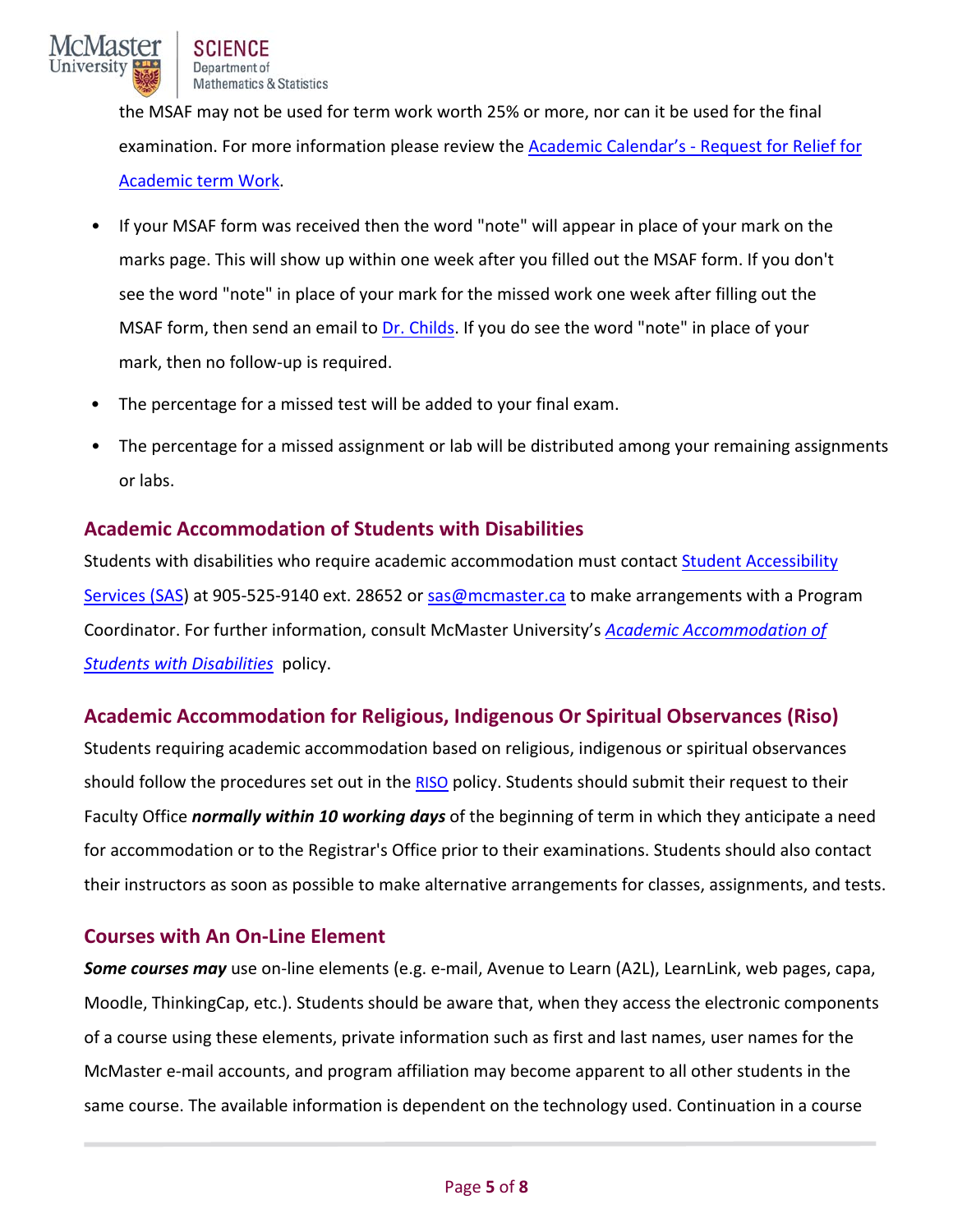

that uses on‐line elements will be deemed consent to this disclosure. If you have any questions or concerns about such disclosure, please discuss this with the course instructor.

### **Online Proctoring**

*Some courses may* use online proctoring software for tests and exams. This software may require students to turn on their video camera, present identification, monitor and record their computer activities, and/or lock/restrict their browser or other applications/software during tests or exams. This software may be required to be installed before the test/exam begins.

## **Academic Integrity**

You are expected to exhibit honesty and use ethical behaviour in all aspects of the learning process. Academic credentials you earn are rooted in principles of honesty and academic integrity.

#### **It is your responsibility to understand what constitutes academic dishonesty.**

Academic dishonesty is to knowingly act or fail to act in a way that results or could result in unearned academic credit or advantage. This behaviour can result in serious consequences, e.g. the grade of zero on an assignment, loss of credit with a notation on the transcript (notation reads: "Grade of F assigned for academic dishonesty"), and/or suspension or expulsion from the university. For information on the various types of academic dishonesty please refer to the *Academic Integrity Policy,* located at https://secretariat.mcmaster.ca/university-policies-procedures- guidelines/

#### **The following illustrates only three forms of academic dishonesty:**

- plagiarism, e.g. the submission of work that is not one's own or for which other credit has been obtained.
- improper collaboration in group work.
- copying or using unauthorized aids in tests and examinations.

#### **Inclusivity**

McMaster is committed to an inclusive and respectful community. These principles and expectations extend to online activities including electronic chat groups, video calls and other learning platforms. If you are concerned about your virtual classroom experiences, the Equity and Inclusion Office (EIO) is available to advise and assist students who may be experiencing any equity, accessibility, inclusion, harassment, discrimination or sexual violence concerns. You can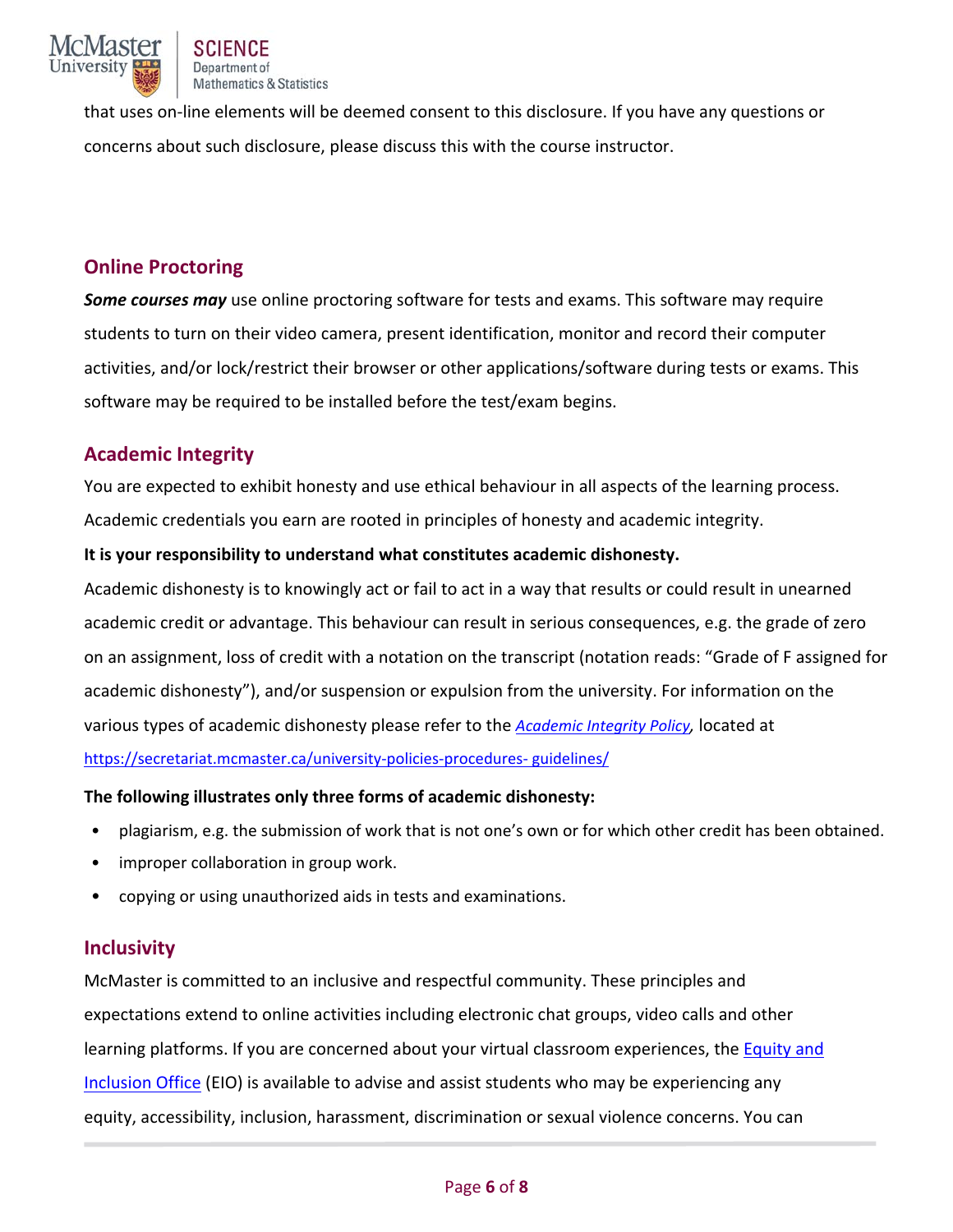

reach the EIO at equity@mcmaster.ca. Thank you for joining us in ensuring that our McMaster online communities are spaces where no one feels excluded and everyone is able to enjoy learning together.

# **Authenticity / Plagiarism Detection**

**Some courses may** use a web-based service (Turnitin.com) to reveal authenticity and ownership of student submitted work. For courses using such software, students will be expected to submit their work electronically either directly to Turnitin.com or via an online learning platform (e.g. A2L, etc.) using plagiarism detection (a service supported by Turnitin.com) so it can be checked for academic dishonesty.

Students who do not wish their work to be submitted through the plagiarism detection software must inform the Instructor before the assignment is due. No penalty will be assigned to a student who does not submit work to the plagiarism detection software. **All submitted work is subject to normal verification that standards of academic integrity have been upheld** (e.g., on‐line search, other software, etc.). For more details about McMaster's use of Turnitin.com please go to the McMaster Office of Academic Integrity's webpage.

## **Conduct Expectations**

As a McMaster student, you have the right to experience, and the responsibility to demonstrate, respectful and dignified interactions within all our living, learning and working communities. These expectations are described in the *Code of Student Rights & Responsibilities* (the "Code"). All students share the responsibility of maintaining a positive environment for the academic and personal growth of all McMaster community members, **whether in person or online**.

It is essential that students be mindful of their interactions online, as the Code remains in effect in virtual learning environments. The Code applies to any interactions that adversely affect, disrupt, or interfere with reasonable participation in University activities. Student disruptions or behaviours that interfere with university functions on online platforms (e.g. use of Avenue 2 Learn, WebEx or Zoom for delivery), will be taken very seriously and will be investigated. Outcomes may include restriction or removal of the involved students' access to these platforms.

Additional information about the Code and netiquette can be found on the **Student Support & Case Management** website.